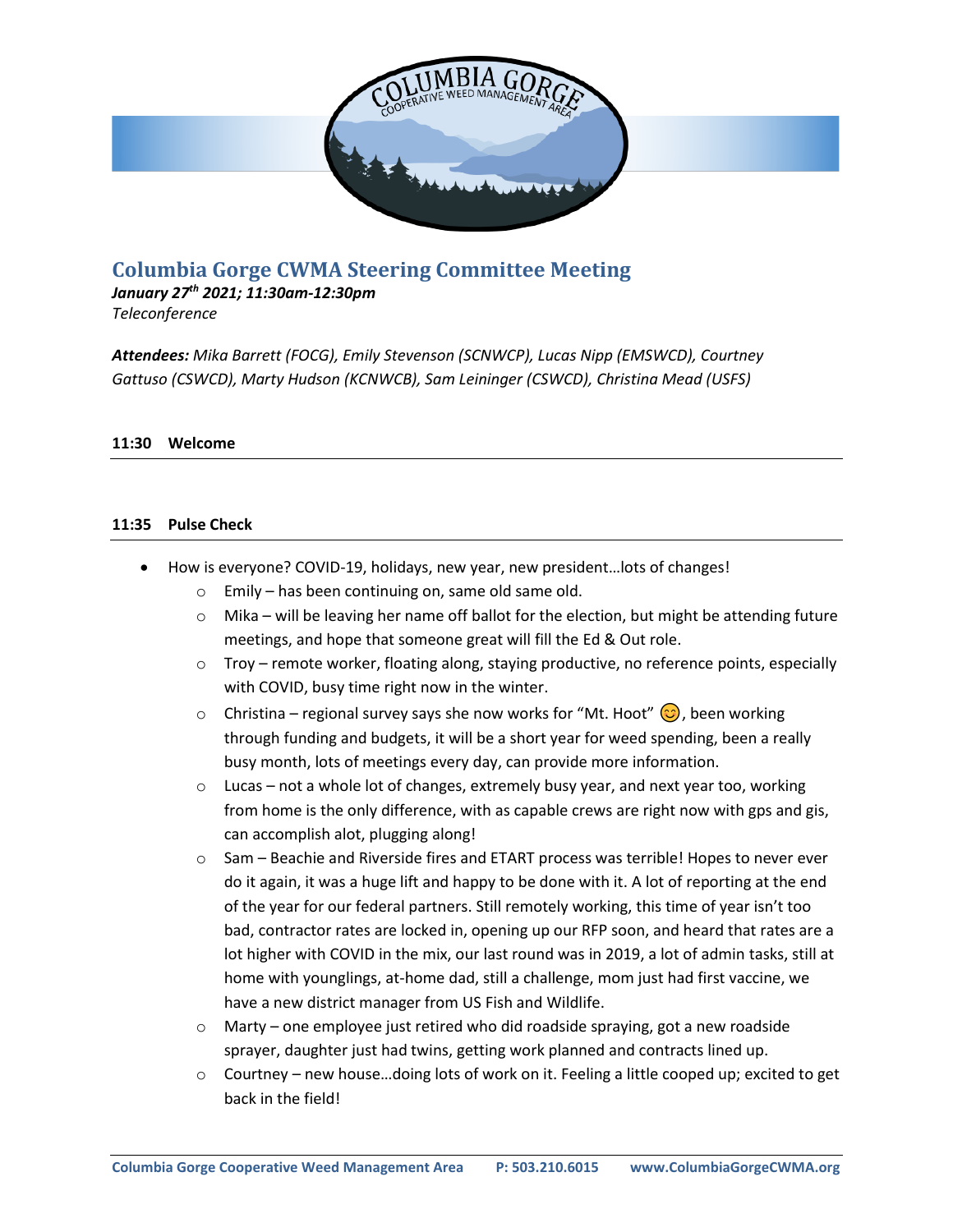

#### **11:55 2021 Election**

- There are a few shifts happening within the Steering Committee; let's talk about them.
	- o Courtney sent a call for nominees back in December and received candidates for the open positions.
		- She reached out to all the new nominees and current reps in those open positions to gauge interest and see who wanted to serve.
			- WA Representative Emily has agreed to run again
			- OR Representative Angie Kimpo was elected, and Christina has offered to step down.
			- At-Large Representative (1yr) Kate Conley was nominated and has agreed to run.
			- At-Large Representative (2yr) No nominees yet
			- Ed & Out Chair Mika will be stepping down and we received 1 nominee for Jeanette, but she politely declined the position. Mika has transitions happening at Friends and doesn't want to bite off more than she can chew. Since the meetings are public, she might pop in to say hello!
	- $\circ$  Electronic ballot will be presented at General meeting along with write-in candidates.

#### **12:10 Invasive Species & Exotic Pest Workshop**

- Let's check-in about the upcoming event and confirm Steering Committee member roles for the webinar.
	- $\circ$  Courtney has been in contact with the Steering members regarding their roles for the upcoming meeting. The group determines back-up roles in case technical difficulties arise during the event.
		- Troy MC
			- Back up: Lucas
		- Courtney Technical transitions
			- Emily
		- Lucas Question facilitator
			- Courtney
		- Marty Kahoot expert!